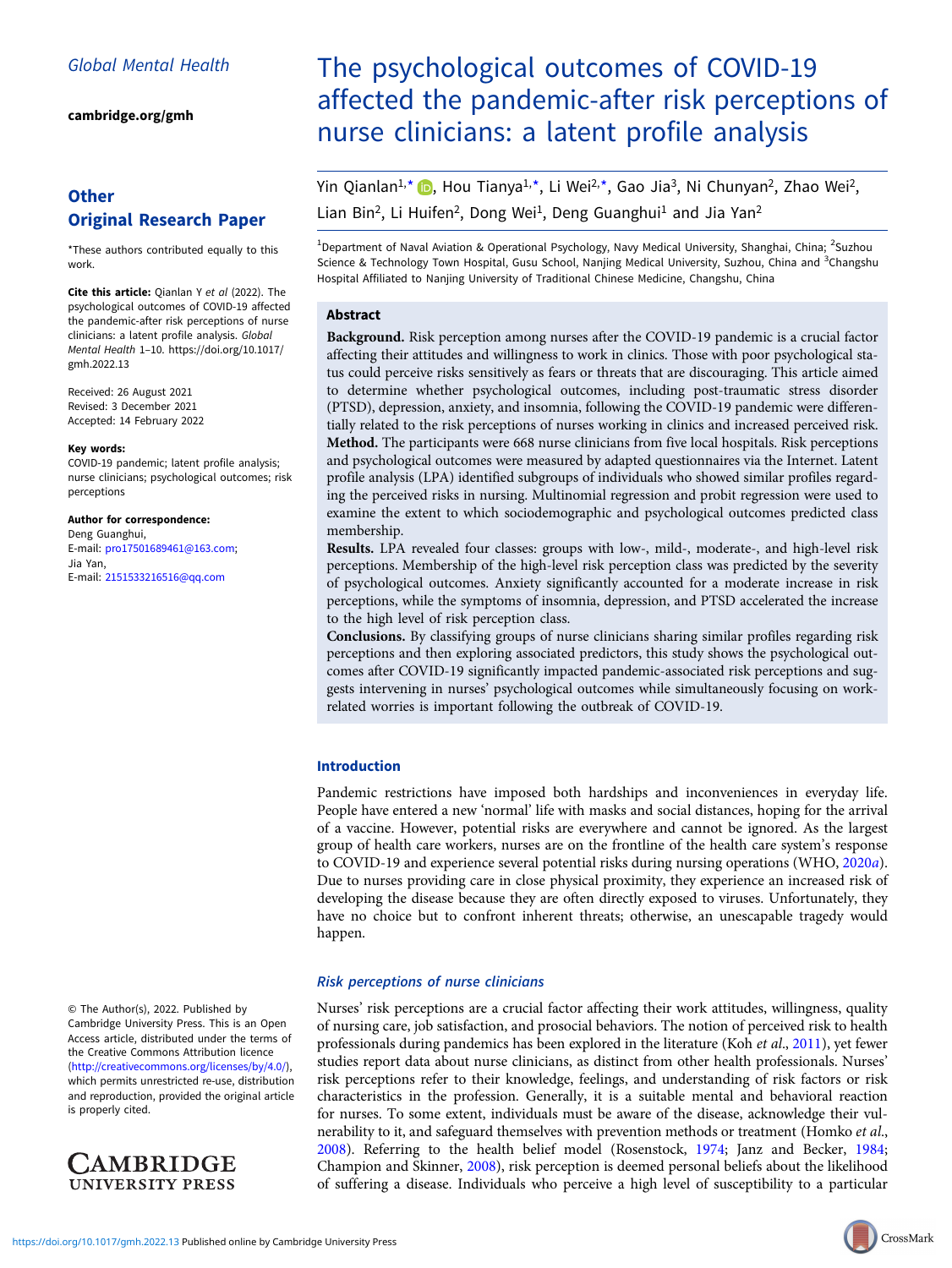disease will adopt necessary measures to reduce the risk of developing it; individuals with low perceived susceptibility may deny that they are at risk for contracting a particular illness (Janz and Becker, [1984\)](#page-8-0). In other words, risk perceptions could prevent people from engaging in risky behaviors. For example, people show various levels of risk perceptions that could predict their preventive behaviors, and with risk exaggerators describe high preventive behaviors (Wang et al., [2021\)](#page-9-0). However, for those occupied in high-risk work environments such as nurse clinicians, the risk perceptions of health problems or other potential dangers would, either subconsciously or consciously, disrupt their work or discourage them. Therefore, risk perceptions about the pandemic can play a critical role in medical practices.

# The risk perceptions of nurse clinicians for COVID-19

During the pandemic, nurses' knowledge of the disease was messy, and their attitudes and practices were disrupted; therefore, their risk perceptions were affected. Being infected, transmitting the infection to family members, acknowledging the stigma about the vulnerabilities of their job, and restrictions on personal freedom have been reported as key concerns in previous studies (Chiang et al., [2007;](#page-8-0) Seale et al., [2009;](#page-9-0) Hope et al., [2011;](#page-8-0) Koh et al., [2012](#page-8-0)). Complicating the situation for nurses working in clinics during COVID-19 are the logistical issues related to the supply of personal protective equipment and shortages of other necessary resources to support service delivery (Xie *et al.*, [2020\)](#page-9-0). For nurses who remain in clinical practice, an obvious impact relates to psychosocial ramifications. As a repeated cross-sectional study on frontline workers in a COVID-19 hub-hospital reported, during the first wave, workload and compassion fatigue increased (Magnavita et al., [2020](#page-9-0)); with the development of the crisis, the heavy workload, isolation at work, uncertainty about safety procedures, and the abrupt decline in the time devoted to meditation and relaxation evolved to become prevalent causes of occupa-tional stress (Magnavita et al., [2021](#page-9-0)a); one year after the baseline, an increased workload, isolation at work and in social life, lack of time for physical activity and meditation, and compassion fatigue are still reported in health workers and coexist with new worries for justice in safety procedures (Magnavita et al., [2021](#page-9-0)b). However, there is a significant variation in the extent to which nurses perceive risk in the clinical environment or events. Surveys have reported that fewer people have a high perception of risk related to the virus itself, while more people indicate stress caused by concerns related to pandemic-associated responses (Cornelia et al., [2020\)](#page-8-0). Moreover, some nurses on the frontline may show fewer worries and fears for their safety since they believe in the effectiveness of their protective equipment, while many nurse clinicians, not at the frontline, that encounter issues with ineffective and insufficient medical protection, fidget and become discomposed (Risti et al., [2020\)](#page-9-0). Risk perception is a mental psychological construct that is subject to cognitional, emotional, sociocultural, political, and personal variabilities (Linden, [2014,](#page-9-0) [2015](#page-9-0); Samadipour et al., [2020](#page-9-0)). Moreover, potential risks are not all concurrent. This has led to an increased interest in understanding how nurse clinicians perceived their risks for COVID-19. Are there subgroups of nurse clinicians who present with similar patterns of perception co-occurrence? If so, do these subgroups share characteristics that can be identified as indicators for their risk perceptions patterns and extent? Notably, the extent of risk perceptions closely related to the nurses' motivation for their clinic work and practice could have important implications

for health care defense. Hence, assessing the risk perceptions of nurse clinicians for COVID-19 and its factors is indispensable.

# Psychological impacts of COVID-19 on nurses

In addition, the pandemic has affected nurses' risk perceptions through their mental and psychological constructions. Individuals' emotions and instincts affect their perceptions, and they acquire these perceptions through observations, analysis of circumstances, and scientific consultations (Aakko, [2004\)](#page-8-0). It is well-established that the pandemic and its restrictions have led to psychosis and have harmed the well-being and mental health of many nurses without exception. Worse still, people already experiencing distress are affected even more negatively (Osofsky et al., [2020](#page-9-0); Yancy, [2020\)](#page-9-0). Risk perception has its roots in psychological constructures and lies in continuity between no risk and high risk, positively and negatively affecting the decision-making (Chaiklin, [1987;](#page-8-0) Aakko, [2004;](#page-8-0) Kendra and George, [2010](#page-8-0)). Furthermore, the cognitive and decision-making abilities of nurses are influenced by their own emotions (Shirey, [2010;](#page-9-0) Standing, [2010;](#page-9-0) Radtke et al., [2012](#page-9-0); Magnavita et al., [2020](#page-9-0)), which informs us of the potential relationship between nurses' psychological status and their risk perceptions. Initial psychological studies of COVID-19 showed that symptoms of depression and anxiety were present in most health care workers (Magnavita et al., [2020](#page-9-0); Que et al., [2020](#page-9-0); Santamaria et al., [2020\)](#page-9-0). A systematic review and meta-analysis of articles related to COVID-19 identified poor sleep quality, stress, psychological distress, insomnia, post-traumatic stress disorder (PTSD), anxiety, and depression (Kontoangelos et al., [2020](#page-8-0)). Moreover, a one-year prospective study also found that 73% of investigated doctors reported high levels of distress, 64% reported depression, 28% reported sleep problems, and 25% reported anxiety (Magnavita et al., [2021](#page-9-0)b). Notably, stress and anxiety can evolve into acute stress disorder and precede chronic PTSD. Depressive symptoms are likely to follow chronic unresolved anxiety. Anxiety and depressive symptoms may include constant fear, excessive worrying, poor concentration, disturbances in sleep or appetite, low energy or fatigue, and decreased motivation (Skarl, [2015](#page-9-0)). To our knowledge, worsened psychological states could impair cognitive processes and individual characteristics, which are elements of risk perceptions. However, the psychological impacts of COVID-19 on nurse clinicians and their association with nurses' risk perceptions are scarcely reported. Therefore, advancing our understanding of the relationship between the prevalent psychological outcomes (including PTSD, depression, anxiety, and insomnia) and characteristics of risk perceptions has significant clinical references.

### The present study

Understanding the factors that impact the risk perceptions of nurse clinicians is essential to inform future workforce policy and institutional responses. Hence, this study sought to extend on previous work to examine the relationship between the psychological impact of COVID-19 and the pandemic-associated risk perceptions of nurse clinicians. We proposed our hypotheses that poor psychological responses to COVID-19 in nurses could relate to high-risk perceptions and that people with a similar level of risk perceptions may complain of psychological problems to varying degrees. Additionally, risk perception is one of the vital factors related to nurses' willingness to perform clinical care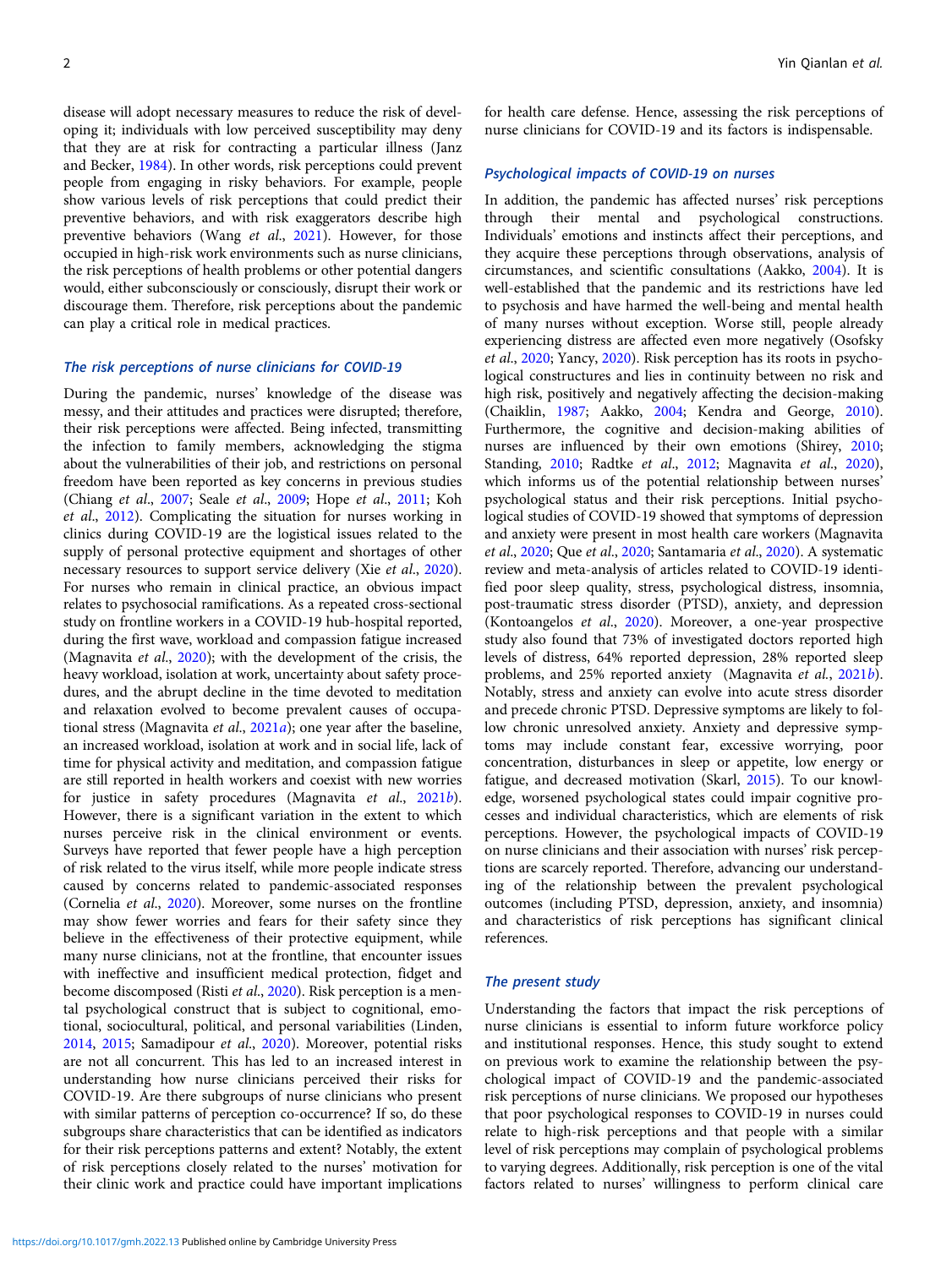(Chaffee, [2009;](#page-8-0) Khalid et al., [2021](#page-8-0)). Therefore, we speculated that poor psychological responses and high-risk perceptions indicated a high likelihood of being discouraged to perform clinical care duties and that immediate intervention should be considered. Meanwhile, previous studies have identified individual characteristics, and sociodemographic and exposure-related variables that differentially predict risk perceptions (Rosenstock, [1974;](#page-9-0) Champion and Skinner, [2008\)](#page-8-0), and our analyses also considered these factors.

# Methods

# Participants and procedures

This cross-sectional study was conducted in Jiangsu Province, China. Data were collected in early January 2021, one year after the outbreak of the COVID-19 infection. Nurse clinicians from five local hospitals in Jiangsu Province were recruited with the help of nursing clinical directors, who distributed the survey website in their working groups. Therefore, a random cluster sampling was used in the study. All the hospitals had admitted COVID-19 confirmed or suspected patients during the peak of the epidemic and no COVID-19 patients at the time of the survey. Finally, a total of 707 nurses voluntarily participated in the study and finished the survey. The inclusion criteria for valid questionnaires were as follows: the nurse clinician should (a) be a nurse in the hospital in the COVID-19 pandemic year (2020–2021); (b) have no history of mental disorder including depression or anxiety disorders diagnosed before the COVID-19; and (c) be at least 18 years old. These three questions were presented on the first page of our online survey, and only those who answered 'yes' to these questions could continue to the next page. The exclusion criterion included those with missing values in any studied variables. Finally, 668 participants were included in the analysis, and their working experiences were also collected. Ethical approval was obtained from the Second Military Medical University before the initiation of the research project. Before the online survey, all participants received informed written consent and were told that they could withdraw at any time. Additionally, anonymity and confidentiality were assured.

#### Measures

#### Demographic questionnaire

This questionnaire included question information regarding gender, age, education level, marriage, departments. Additionally, considering COVID-19 exposure, we also asked whether they contacted the confirmed patients.

# Nurses' risk perceptions questionnaire

The questionnaire for risk perceptions was referred to the questionnaire revised by the Chinese researchers (Zhang et al., [2016\)](#page-9-0), including 26 questions pertaining to six domains of risk: personal safety risk (R1–R5; e.g. worries about fights, unsafe night commute, disgruntle or manic patients); physical function risk (R6–R9; for instance, occupational diseases, gastritis, or varicose veins), occupational exposure risk (R10–R13; e.g. infection or work environment), psychosocial evaluation risk (R14–R18; patients' complains, colleagues' judgment or superiority of doctors), organizational risk (R19–R22; e.g. security hole, shortage of staff or facilities), and time pressure risk (R23–R26; e.g. less time for family union or less leisure time). The frequency of the worries, equal

to the potentiality of perceived risk, is divided into five grades from 'never' to 'almost always' and then assigned 1–5 points in turn. The higher the score for each item indicated the higher awareness of the risk. The  $\alpha$  coefficients for the subscales ranged from 0.908 to 0.970.

#### Questionnaires for psychological outcomes

Psychiatric questionnaires were conducted to measure the psychological outcomes. The impact of Event Scale-Revised (IES-R) was adopted as it is not diagnostic for PTSD but an appropriate instrument to measure the subjective response to a specific traumatic event in the senior population, as well as a total subjective stress IES-R score recognized as the proper self-report tools to assess post-traumatic stress after COVID-19 (Christianson and Marren, [2012](#page-8-0); Chew et al., [2020\)](#page-8-0). IES-R has three subscales (Intrusion, Avoidance, and Hyperarousal), which are closely affiliated with PTSD symptoms. Items have all turned the focus on the event of the COVID-19 pandemic outbreak. Participants were required to rate their distress brought by COVID-19. Simultaneously, their current sleep quality, anxiety, and depression were also measured respectively by Insomnia Severity Index (ISI) (Bastien et al., [2001](#page-8-0)), The Generalized Anxiety Disorder Scale (GAD-7) (He et al., [2010](#page-8-0)), and Patient Health Questionnaire (PHQ-9) (Kroenke et al., [2001\)](#page-8-0). Likewise, for our purpose of evaluating the psychological fallout of the COVID-19 pandemic, we added the sentence – 'Comparing to before, this pandemic year makes you feel…' – to the original symptom items. The total score of each questionnaire evaluated the psychological state during the recent year.

#### Statistical analysis

Latent profile analysis (LPA) was conducted in Mplus version 8.3 (Muthén and Muthén, 1998–2017) to identify and describe unobserved classes of risk perceptions among HCWs (Hagenaars and Mccutcheon, [2002\)](#page-8-0). LPA is a person-centered methodological approach that helps to elucidate population heterogeneity within observed data through the identification of underlying subgroups of individuals, thus allowing the empirical examination of a distinct complex construct. The modified approach to modeling was applied as ratings of HCW's risk perceptions were scored as continuous variables, which could be appropriately tested by the method (Vermunt, [2010](#page-9-0)). Since the exact number of latent classes representing risk perceptions was unknown, an exploratory approach was used firstly, which started with the most oneclass model and fitted successive models with increasing numbers of classes. Each latent class solution was replicated 20 times beginning at random starting values. This method included a close examination of item loadings and model fit indices for estimated latent classes (Vermunt, [2010;](#page-9-0) Asparouhov and Muthén, [2014](#page-8-0)). The final number of classes was determined based on the conceptual meaning, smallest estimated class proportions, entropy, and statistical model fit indices such as the Akaike Information Criterion (AIC), Bayesian Information Criterion (BIC), and adjusted BIC (Nylund et al., [2007;](#page-9-0) Asparouhov and Muthén, [2014](#page-8-0)). Latent classes with <5% of the total sample were not considered due to the possibility of class over-extraction in the presence of non-normal data and poor generalizability (Bauer and Curran, [2003;](#page-8-0) Grimm, [2017\)](#page-8-0). Maximum likelihood estimation with robust standard errors incorporating all available data was used to deal with missing data and to estimate parameters. Mplus accounted for the complex survey design by correcting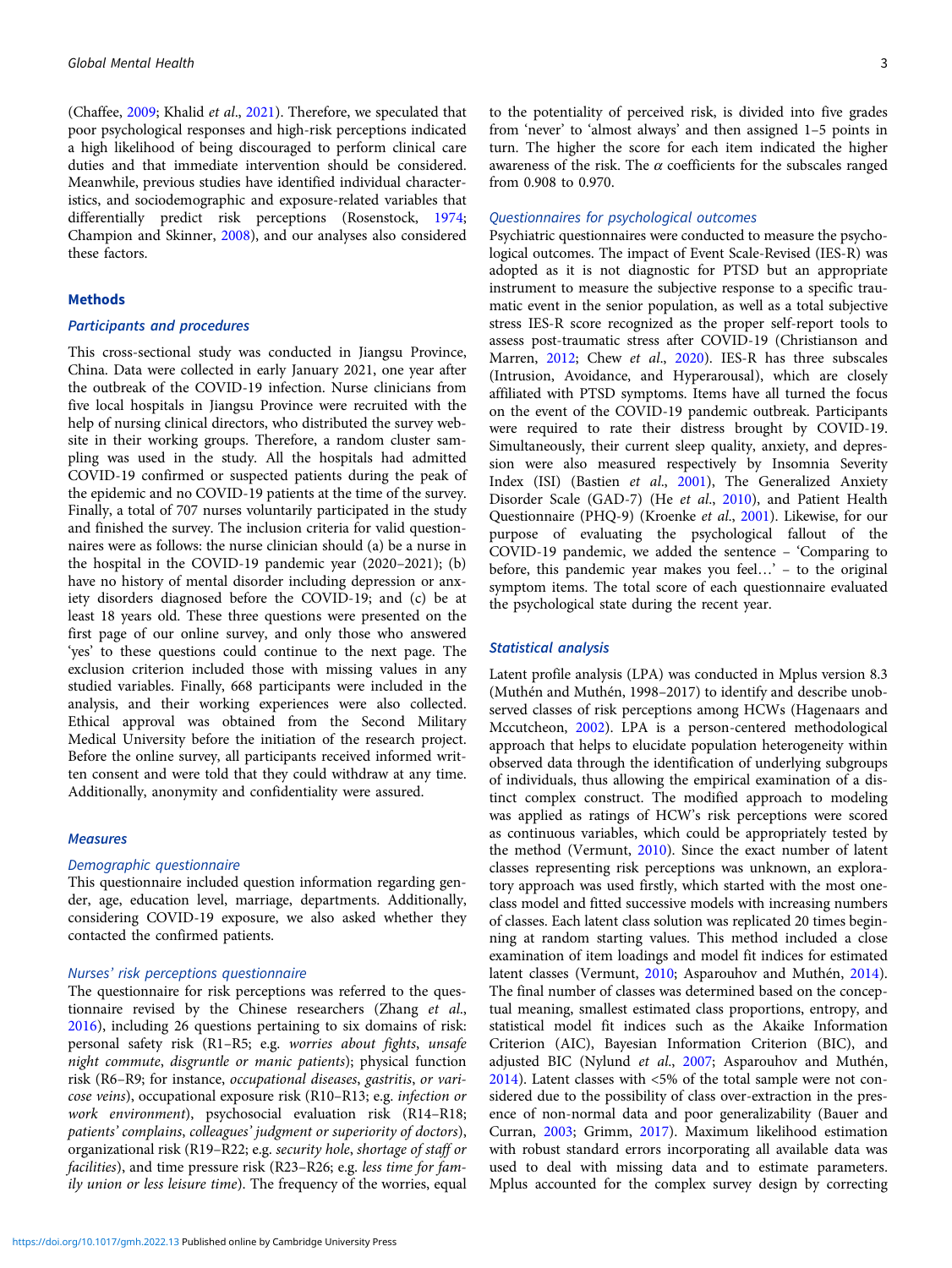| Model | K   | <b>AIC</b>    | <b>BIC</b>    | eBIC          | <b>Distribution</b>      | Probability                             | Entropy | <b>LMR</b>   |
|-------|-----|---------------|---------------|---------------|--------------------------|-----------------------------------------|---------|--------------|
| 1     | 112 | 52<br>921.123 | 53<br>425.604 | 53<br>069.996 |                          |                                         |         |              |
| 2     | 225 | 42<br>563.657 | 43<br>577.122 | 42<br>862.732 | 236/432                  | 0.353/0.647                             | 0.984   | $\mathbf{0}$ |
| 3     | 338 | 37<br>760.289 | 39<br>282.739 | 38<br>209.567 | 257/155/256              | 0.385/0.232/0.383                       | 0.979   | $\mathbf 0$  |
| 4     | 451 | 35<br>493.758 | 37<br>525.192 | 36<br>093.238 | 178/226/111/153          | 0.266/0.338/0.166/0.229                 | 0.985   | 0.7379       |
| 5     | 564 | 34<br>441.774 | 36<br>982.182 | 35<br>191.456 | 97/179/111/142/139       | 0.145/0.268/0.166/0.213/0.208           | 0.985   | 0.7604       |
| 6     | 677 | 33<br>753.186 | 36 802.59     | 34<br>653.071 | 85/51/143/151/140/<br>98 | 0.127/0.076/0.214/0.226/0.209/<br>0.147 | 0.984   | 0.7624       |

<span id="page-3-0"></span>Table 1. Goodness-of-fit statistics for 1–6 class solutions

K, free parameter; AIC, Akaike information criterion; BIC, Bayesian information criterion; e-BIC, sample size-adjusted Bayesian information criterion; LMR, Lo–Mendell–Rubin.



Fig. 1. Estimated means of risk perceptions and percentiles for the four-class solution.

the standard errors and  $\chi^2$  tests of model fit (Hagenaars and Mccutcheon, [2002](#page-8-0)).

Descriptive statistics for the demographic characteristics and psychological reactions to COVID-19 of the study sample and comparisons across groups were analyzed using SPSS version 26.0. Meanwhile, the distribution of identified classes and their associations with psychological reaction and demographic characteristics were examined by the one-way analysis of variance (ANOVA) and  $\chi^2$  analysis. Further, the Multinomial Logit Model was built with the Wald tests for the effects of covariates on class membership. Regression was performed using the psychological reactions to predict the contingent probability of the identified classes of HCW's risk perceptions. Statistical significance was taken as a two-sided  $p < 0.05$ .

# Results

# LPA for risk perceptions

Table 1 presents the fit indices for the LPA. Based on fit indices and interpretability of class solutions, a four-class solution was the optimal solution. The five-class solution yielded a slightly lower adjusted BIC and AIC with the bigger value of entropy than the three-class model; however, the value of entropy was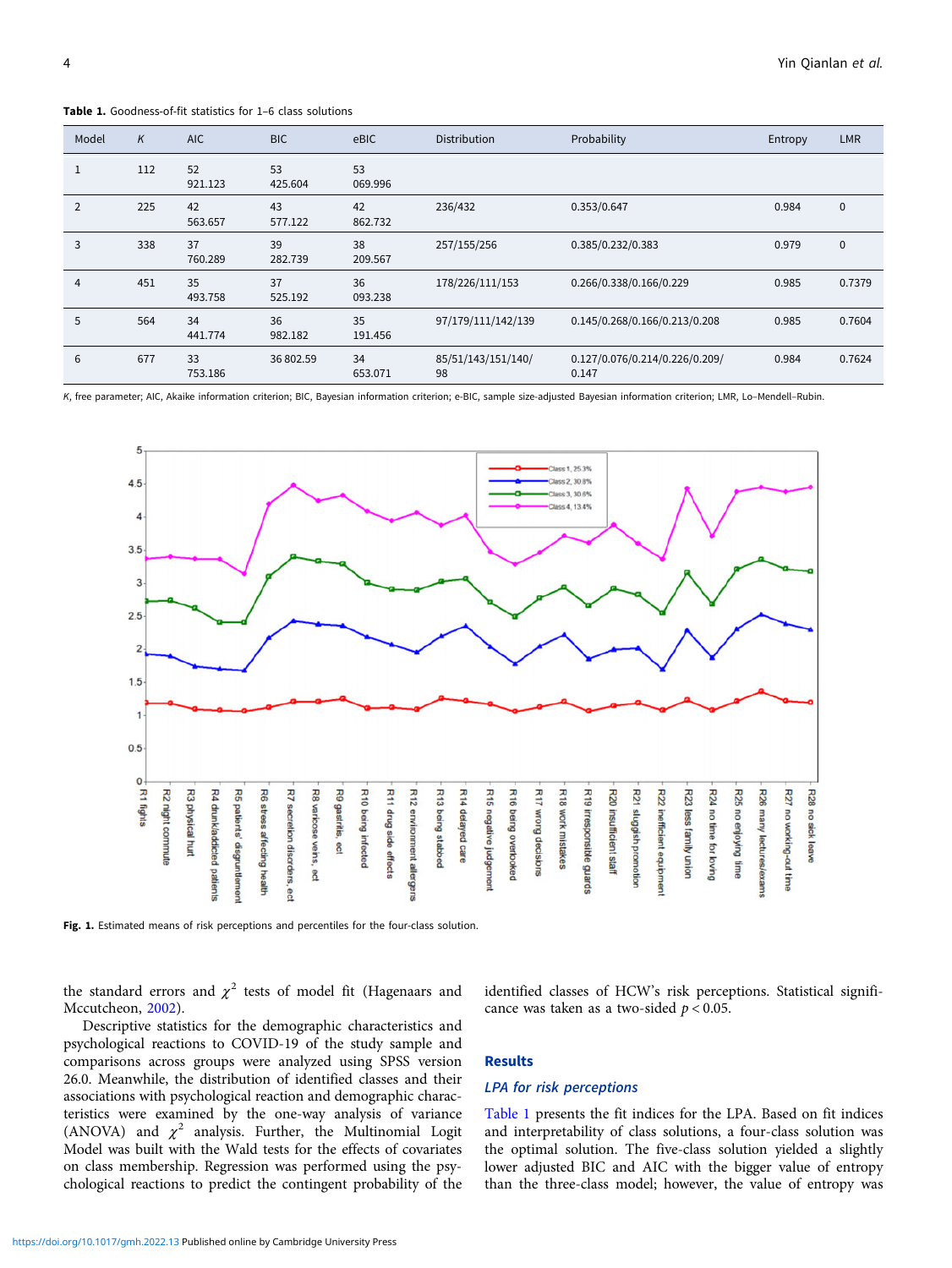# <span id="page-4-0"></span>Global Mental Health 5

Table 2. Participants characteristics and psychological outcomes one year after COVID-19

|                              | Class 1          | Class 2          | Class 3           | Class 4           | Total            | $\chi^2$ /F | $p$ value   |
|------------------------------|------------------|------------------|-------------------|-------------------|------------------|-------------|-------------|
| Gender                       |                  |                  |                   |                   |                  | 7.996       | 0.046       |
| Male                         | 11.20%           | 4.90%            | 7.40%             | 3.30%             | 7.00%            |             |             |
| Female                       | 88.80%           | 95.10%           | 92.60%            | 96.70%            | 93.00%           |             |             |
| Marriage                     |                  |                  |                   |                   |                  | 6.246       | 0.715       |
| Single                       | 31.40%           | 26.70%           | 28.60%            | 25.60%            | 28.30%           |             |             |
| Married                      | 64.50%           | 69.90%           | 69.50%            | 68.90%            | 68.30%           |             |             |
| Divorced                     | 4.20%            | 3.40%            | 2.00%             | 5.50%             | 3.40%            |             |             |
| Department                   |                  |                  |                   |                   |                  | 32.096      | 0.057       |
| Internal                     | 20.10%           | 28.60%           | 35.00%            | 34.40%            | 29.20%           |             |             |
| Surgical                     | 16.60%           | 17.50%           | 22.20%            | 20.00%            | 19.00%           |             |             |
| Emergency                    | 8.90%            | 7.30%            | 7.90%             | 7.80%             | 7.90%            |             |             |
| ICU                          | 4.10%            | 5.80%            | 3.90%             | 5.60%             | 4.80%            |             |             |
| Obstetrics and gynecology    | 18.90%           | 16.50%           | 12.80%            | 21.10%            | 16.60%           |             |             |
| Pediatric                    | 4.70%            | 2.90%            | 4.40%             | 1.10%             | 3.60%            |             |             |
| Operating                    | 11.20%           | 6.30%            | 5.40%             | 4.40%             | 7.00%            |             |             |
| Other                        | 15.40%           | 15.00%           | 8.40%             | 5.60%             | 11.80%           |             |             |
| Position                     |                  |                  |                   |                   |                  | 13.835      | 0.311       |
| <b>Nurses</b>                | 21.30%           | 15.50%           | 13.80%            | 8.90%             | 15.60%           |             |             |
| Senior nurses                | 52.70%           | 55.30%           | 50.20%            | 54.40%            | 53.00%           |             |             |
| Supervisor nurse             | 4.10%            | 4.40%            | 5.40%             | 4.40%             | 4.60%            |             |             |
| Position                     |                  |                  |                   |                   |                  | 3.994       | 0.262       |
| Yes                          | 3.60%            | 2.90%            | 4.90%             | 7.80%             | 4.30%            |             |             |
| $\operatorname{\mathsf{No}}$ | 96.40%           | 97.10%           | 95.10%            | 92.20%            | 95.70%           |             |             |
| Age                          | $25.49 \pm 5.94$ | $25.88 \pm 5.70$ | $26.73 \pm 6.03$  | $26.86 \pm 5.95$  | $26.17 \pm 5.91$ | 1.938       | 0.122       |
| Years of being work          | $8.07 \pm 6.95$  | $8.17 \pm 6.05$  | $9.01 \pm 6.61$   | $9.33 \pm 6.56$   | $8.56 \pm 6.53$  | 1.318       | 0.267       |
| <b>IES</b>                   | $2.11 \pm 4.038$ | $8.66 \pm 8.91$  | $18.75 \pm 14.43$ | $22.22 \pm 14.80$ | $11.90\pm13.30$  | 102.959     | 0.000       |
| $\ensuremath{\mathsf{ISl}}$  | $2.60 \pm 3.43$  | $4.93 \pm 4.49$  | $8.59 \pm 5.38$   | $11.88 \pm 5.95$  | $6.39 \pm 5.70$  | 96.046      | 0.000       |
|                              |                  |                  |                   |                   |                  |             | (Continued) |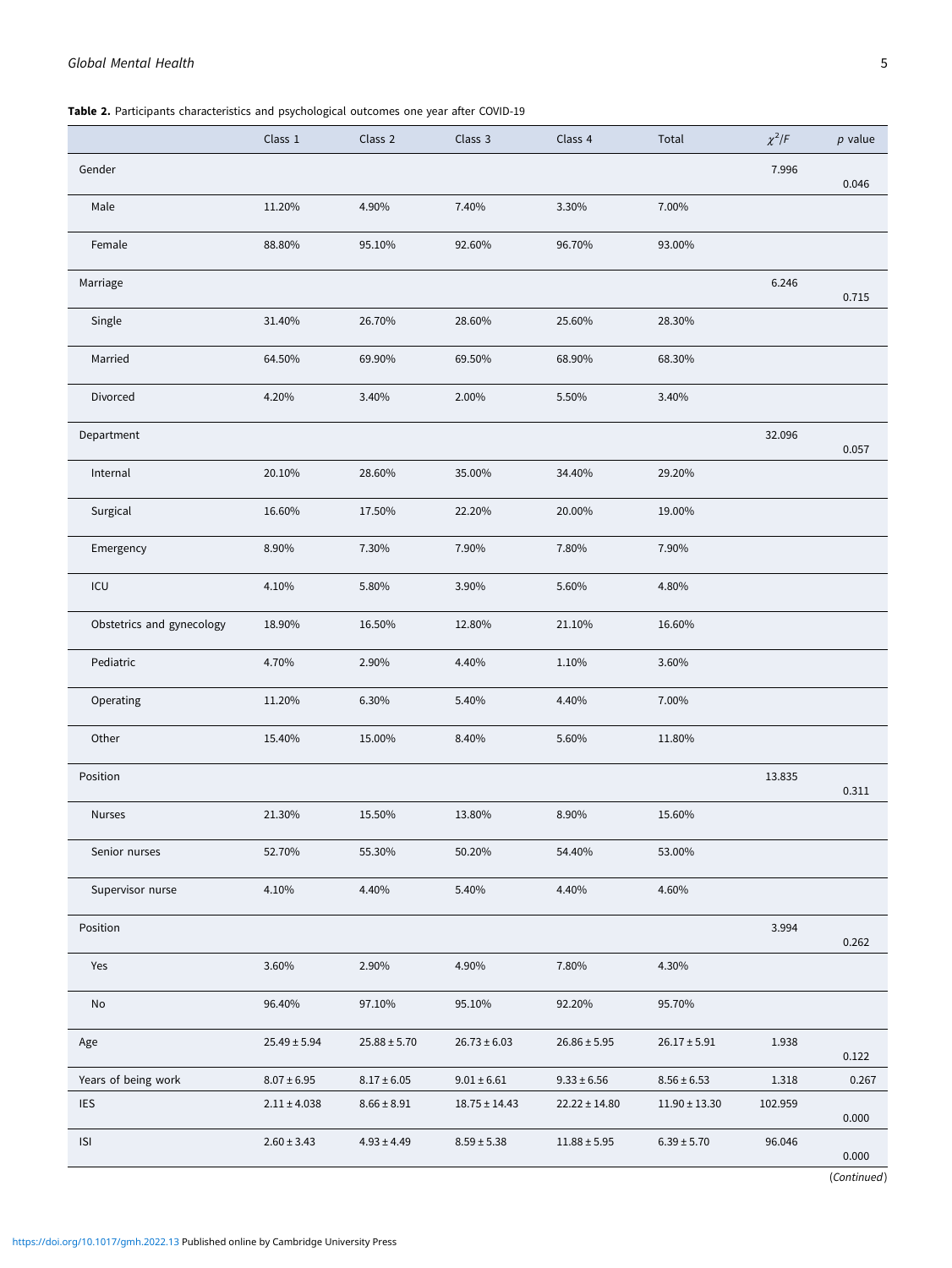#### Table 2. (Continued.)

|            | Class 1         | Class 2         | Class 3         | Class 4          | Total           | $\chi^2$ /F | $p$ value |
|------------|-----------------|-----------------|-----------------|------------------|-----------------|-------------|-----------|
| <b>PHQ</b> | $2.19 \pm 2.66$ | $5.16 \pm 3.58$ | $8.03 \pm 4.84$ | $12.34 \pm 6.12$ | $6.25 \pm 5.32$ | 130.767     | 0.000     |
| <b>GAD</b> | $0.60 \pm 1.34$ | $2.79 \pm 3.05$ | $4.90 \pm 4.16$ | $7.72 \pm 5.32$  | $3.54 \pm 4.20$ | 94.696      | 0.000     |

IES, The impact of Event Scale-revised; ISI, Insomnia Severity Index; PHQ, Patient Health Questionnaire items; GAD, The Generalized Anxiety Disorder Questionnaire.

Table 3. Multinomial logistic regression predicting class membership using class 1 as reference

| Predictor                   |                      | B        | S.E.  | Exp(B) | 95% CI          | $p$ value |
|-----------------------------|----------------------|----------|-------|--------|-----------------|-----------|
| Class 2 compared to class1  | Gender (male = $0$ ) | $-0.889$ | 0.48  | 0.411  | $(0.16 - 1.05)$ | 0.064     |
|                             | <b>IES</b>           | 0.113    | 0.026 | 1.119  | $(1.06 - 1.18)$ | 0.000     |
|                             | <b>ISI</b>           | 0.039    | 0.037 | 1.04   | $(0.97 - 1.12)$ | 0.292     |
|                             | PHQ                  | 0.119    | 0.055 | 1.126  | $(1.01 - 1.26)$ | 0.032     |
|                             | GAD                  | 0.239    | 0.087 | 1.27   | $(1.07 - 1.51)$ | 0.006     |
| Class 3 compared to class 1 | Gender (male = $0$ ) | $-0.78$  | 0.56  | 0.458  | $(0.15 - 1.37)$ | 0.163     |
|                             | <b>IES</b>           | 0.175    | 0.026 | 1.191  | $(1.13 - 1.25)$ | 0.000     |
|                             | <b>ISI</b>           | 0.136    | 0.039 | 1.145  | $(1.06 - 1.24)$ | 0.001     |
|                             | PHQ                  | 0.19     | 0.061 | 1.209  | $(1.07 - 1.36)$ | 0.002     |
|                             | GAD                  | 0.191    | 0.092 | 1.21   | $(1.01 - 1.45)$ | 0.038     |
| Class 4 compared to class 1 | Gender (male = $0$ ) | $-1.646$ | 0.797 | 0.193  | $(0.04 - 0.92)$ | 0.039     |
|                             | <b>IES</b>           | 0.158    | 0.028 | 1.171  | $(1.11 - 1.24)$ | 0.000     |
|                             | <b>ISI</b>           | 0.188    | 0.044 | 1.206  | $(1.11 - 1.31)$ | 0.000     |
|                             | PHQ                  | 0.338    | 0.068 | 1.402  | $(1.23 - 1.6)$  | 0.000     |
|                             | GAD                  | 0.177    | 0.098 | 1.194  | $(0.99 - 1.45)$ | 0.070     |

IES, The impact of Event Scale-revised; ISI, Insomnia Severity Index; PHQ, Patient Health Questionnaire items; GAD, The Generalized Anxiety Disorder Questionnaire; s.E., standard error; CI, confidence interval.

not improved and the non-significant Lo–Mendell–Rubin (LMR) test indicated that this model failed to fit the data significantly better than a four-class model. Therefore, a four-class solution was judged as the optimal solution. This solution comprised four classes of nurses with different levels of risk perceptions which could be classified as high (class 4), moderate (class 3), mild (class 2), and low (class 1). Conditional means of each risk for the four-class solution are displayed in [Fig. 1](#page-3-0). Values >3.5 were considered to represent a high level of perceived risk in the class (i.e. the weighted average rating of this group was estimated to be 3.5 points on the item), values between 3.5 and 2.5 presented a moderate level, values between 2.5 and 1.5 a mild level, and below 1.5 were low-risk level. As can be seen in [Fig. 1](#page-3-0), all classes presented the same patent for risk perceptions. Class 4 evidenced a high probability of rating high scores for physical function, organizational risks, and time pressure risks, only slightly low in threats from patients to their safety; class 3 and class 2 also showed similar sensitivity to the different risk domains; however, class 1 tended to be insensitive to all risks.

# Differences between LPA classes

Participant characteristics, COVID-19 related experiences, and mean psychological outcome scores for each of the LPA classes

were also presented in [Table 2.](#page-4-0) The  $\chi^2$  analysis demonstrated no significant differences between classes in terms of marriages, department, positions, contact history, age, years of being working. However, gender was significantly disparate between classes as women tended to be more worried than men. Notably, a series of one-way ANOVAs indicated that the psychological outcomes were related to the risk perceptions. Post hoc tests showed between-class differences were all significant ( $p < 0.001$ ). In class 4, the average score of IES, ISI, PHQ, and GAD were the highest, while in class 1, they were the lowest, thus indicating the high class scored significantly higher than the lower on each sub-scale.

#### The predictive effects of psychological variables

To examine the long-term effect of COVID-19 on nurses' risk perceptions, a multinominal logistic regression and a probability regression were respectively conducted by using the total score of IES, ISI, GAD, or PHQ as predictors. Due to the nearsignificant result for gender between classes, we also included this variable as a co-variable in the multinominal logistic regression model with class 1 as the reference class. As Table 3 showed, gender differences were only slightly significant in the comparison between class 4 and class 1; however, psychological outcomes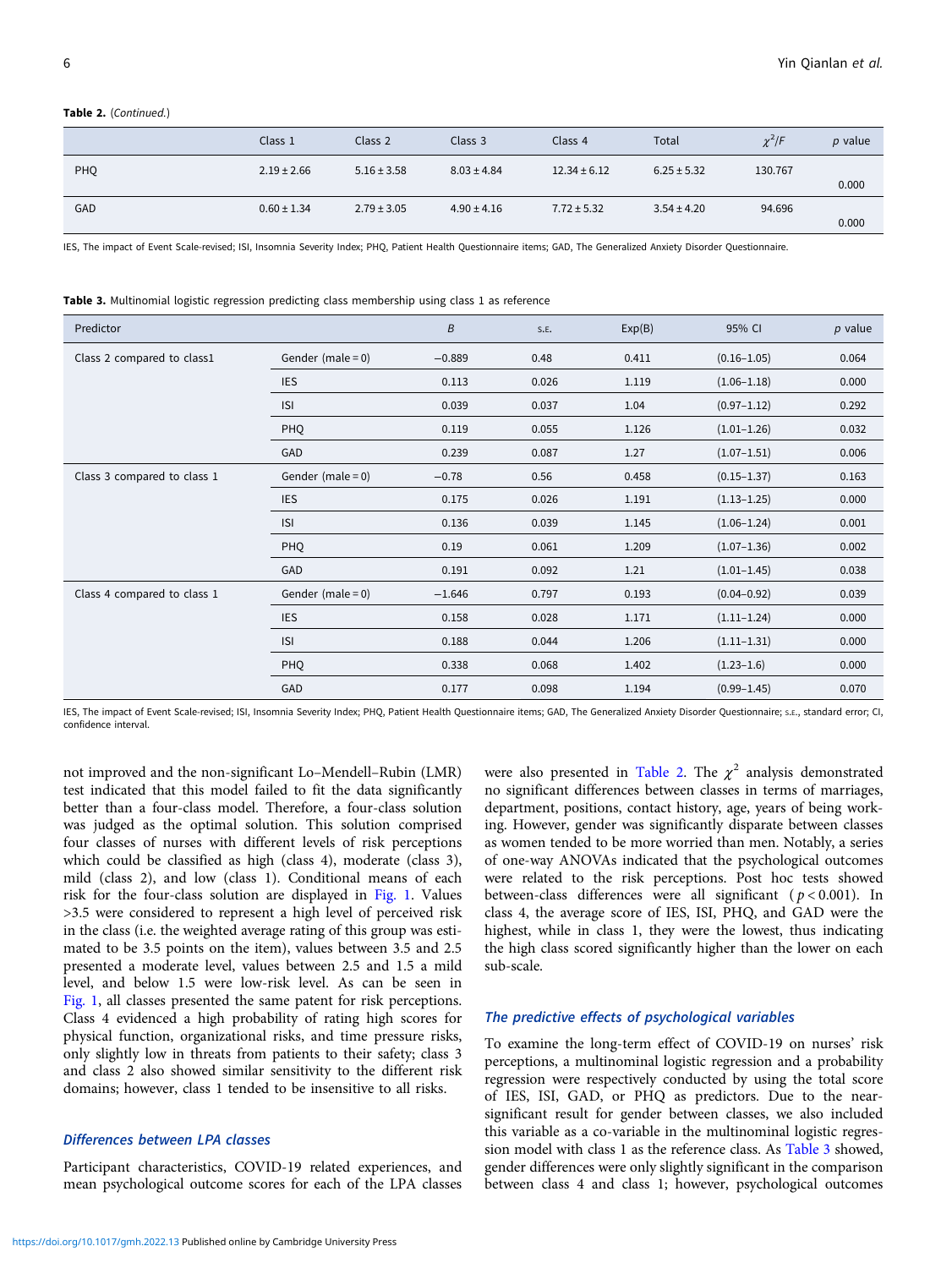Table 4. Alternative parameterizations for the categorical latent regression using class 1 as reference

| Parameterization            | Est      | S.E.  | Est./s.E. | Possibility increased (%) | $p$ value |  |
|-----------------------------|----------|-------|-----------|---------------------------|-----------|--|
| Class 2 referred to class 1 |          |       |           |                           |           |  |
| <b>IES</b>                  | 0.116    | 0.029 | 3.998     | 12.3                      | 0.000     |  |
| <b>ISI</b>                  | 0.038    | 0.04  | 0.963     | 3.9                       | 0.335     |  |
| PHQ                         | 0.124    | 0.061 | 2.036     | 13.2                      | 0.042     |  |
| GAD                         | 0.247    | 0.098 | 2.507     | 28.0                      | 0.012     |  |
| Class 3 referred to class 1 |          |       |           |                           |           |  |
| <b>IES</b>                  | 0.181    | 0.03  | 6.09      | 19.8                      | 0.000     |  |
| <b>ISI</b>                  | 0.139    | 0.043 | 3.217     | 14.9                      | 0.001     |  |
| <b>PHQ</b>                  | 0.195    | 0.069 | 2.846     | 21.5                      | 0.004     |  |
| GAD                         | 0.197    | 0.103 | 1.906     | 21.8                      | 0.057     |  |
| Class 4 referred to class 1 |          |       |           |                           |           |  |
| <b>IES</b>                  | 0.163    | 0.031 | 5.324     | 17.7                      | 0.000     |  |
| <b>ISI</b>                  | 0.187    | 0.047 | 3.951     | 20.6                      | 0.000     |  |
| PHQ                         | 0.348    | 0.08  | 4.373     | 41.6                      | 0.000     |  |
| GAD                         | 0.184    | 0.11  | 1.671     | 20.2                      | 0.095     |  |
| Class 3 referred to class 2 |          |       |           |                           |           |  |
| <b>IES</b>                  | 0.064    | 0.012 | 5.548     | 6.6                       | 0.000     |  |
| <b>ISI</b>                  | 0.101    | 0.029 | 3.505     | 10.6                      | 0.000     |  |
| PHQ                         | 0.072    | 0.043 | 1.681     | 7.5                       | 0.093     |  |
| GAD                         | $-0.05$  | 0.05  | $-1.007$  | $-4.9$                    | 0.314     |  |
| Class 4 referred to class 2 |          |       |           |                           |           |  |
| <b>IES</b>                  | 0.047    | 0.014 | 3.379     | 4.8                       | 0.001     |  |
| <b>ISI</b>                  | 0.149    | 0.033 | 4.454     | 16.1                      | 0.000     |  |
| PHQ                         | 0.225    | 0.056 | 4.048     | 25.2                      | 0.000     |  |
| GAD                         | $-0.063$ | 0.06  | $-1.054$  | $-6.1$                    | 0.292     |  |
| Class 4 referred to class 3 |          |       |           |                           |           |  |
| <b>IES</b>                  | $-0.017$ | 0.012 | $-1.497$  | $-1.7$                    | 0.134     |  |
| <b>ISI</b>                  | 0.048    | 0.025 | 1.909     | 4.9                       | 0.056     |  |
| <b>PHQ</b>                  | 0.153    | 0.049 | 3.127     | 16.5                      | 0.002     |  |
| GAD                         | $-0.013$ | 0.052 | $-0.248$  | $-1.3$                    | 0.804     |  |

IES, The impact of Event Scale-revised; ISI, Insomnia Severity Index; PHQ, Patient Health Questionnaire items; GAD, The Generalized Anxiety Disorder Questionnaire; Est, estimation; S.E., standard error.

strongly predicted the class of risk perceptions with between-level disparities.

For further analysis of the predicted value, a regression on the post probability of categorized risk perceptions with psychological outcomes was conducted, results from which were presented in Table 4. This prediction analysis revealed that the score of IES-R significantly increased the possibility of being classified from class 1 to class 2 by 12.3%, from class 1 to class 3 by 19.8%, and from class 1 to class 4 by 6.6%. Similarly, increased scores in ISI and depression significantly elevated the possibility of being classified into the higher risk perceptions. Especially, in comparison, GAD scaling for anxiety only significantly accounted for the increase from low-risk perception to mild ( $p = 0.012$ ), but no significance for further elevation. Referred to class 3, increases in PHQ scaling for depression added the possibility of being

classified to class 4 by 16.5%. Anxiety existed in all classes and significantly augmented nurses' risk perception into a mild class instead of a moderate one; however, the PTSD after COVID-19, insomnia, and depression would render moderate and high-risk perception in nurses. As a whole, in our samples, we attained that psychological status affected risk perceptions.

# **Discussion**

This study examined the extent to which psychological outcomes of a pandemic were associated with risk perceptions in a sample of nurses working against COVID-19 using an LPA approach. We identified four subgroups of nurses: a low-level class, a mild-level class, a moderate-level class, and a high-level class for all risk perceptions. Anxiety elevated nurses' risk perception to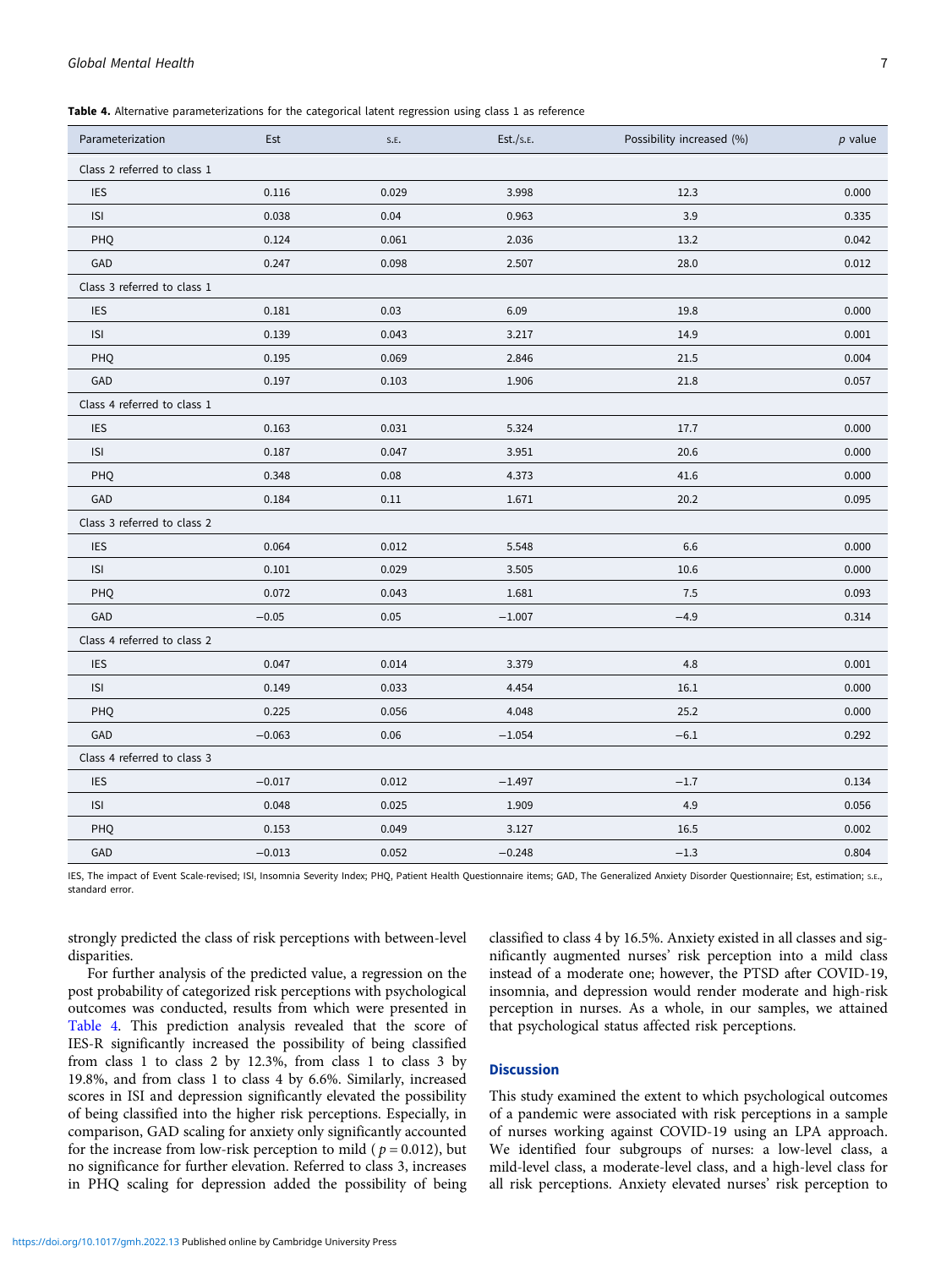a mild level, while the PTSD after COVID-19, insomnia, and depression would accelerate the process, reaching a moderate and high level of risk perceptions. Overall, a poor psychological status confirmed by the clinic questionnaires could predict a high level of risk perceptions to nursing works.

These findings are consistent with previous studies that found a link between negative emotions, sleep problems, PTSD, and risk perceptions (Frings, [2012](#page-8-0); Spada and Reisse, [2012](#page-9-0); Palgi et al., [2018;](#page-9-0) Chew et al., [2020\)](#page-8-0). As a consensus, a high level of perceived risk could have a side-effect on the mental health of people during public health crises (Ding et al., [2020\)](#page-8-0). However, these studies did not report recurrences of mental problems caused by the crisis without a follow-up study in the back-to-normal process. In particular, our study was the first to explore the post-acute sequelae of COVID-19 in the mental health of nurses and the risk perception for their work. Although without a clinical diagnosis and based on the participants' self-reported possibilities and severities of mental problems, our results still proved that psychological outcomes of COVID-19 elevated the level of nurses' risk perceptions, supported by the fact that the members in class 4 (showing a high level of risk perceptions) have a high prevalence of PTSD, sleep, and emotional disorders.

Additionally, in our cohort, PTSD, insomnia, depression, and anxiety were not as severe as previous studies reported immediately after the outbreak of COVID-19 given their total scores on the subscales (Magnavita et al., [2020;](#page-9-0) Tan et al., 2020; Yin et al., [2020\)](#page-9-0), while a series of studies conducted at different stages of COVID-19 in Central Italy showed that the psychological problems of health care workers were not significantly improved and that various problems and worries were perceived in their work and life (Magnavita et al., [2021](#page-9-0)a, [2021](#page-9-0)b). Moreover, a recent review also reported that mental health issues, such as anxiety, depression, PTSD, and sleep disorders, had great impacts on health care workers, especially on their contacts with the public (Giorgi et al., [2020](#page-8-0)). Therefore, we cautiously interpreted our findings with studies after COVID-19. Most nurses stimulated their worries about their physical health risk and time pressures from their works signaled by anxiety, which could be an adaptive self-protective reaction to the crisis. However, depression, insomnia, and PTSD, as worse by-products of COVID-19, could continue to deteriorate and elevate nurses' risk perceptions of fears, avoidance, and discouragement. The persistent debate over COVID-19 would discombobulate nurses when they encounter risk. Worse, these nurses would not seek the help of a mental health professional as they lack the energy and inclination to do so. Therefore, there could be no positive changes in the prevalence of depression, insomnia, and PTSD. Miserably, suicide and substance use disorders could be further problems (Valente, [2011\)](#page-9-0).

To prevent tragedies, we must acknowledge that this pandemic has created enormous stress and heartache in our health care professionals, especially nurse clinicians, despite their attempts to mask it. Without the lessons taught by the COVID-19 pandemic, few could have imagined or anticipated a situation such as this. Hence, special attention should be given to nurses, especially those who avoid clinical practices. Psychological programs to relieve anxiety and fear such as mental exercises and gradual desensitization should be designed to intervene in psychological reactions and risk perceptions. Furthermore, although nurses are praised for their heroic actions during the COVID-19 pandemic to shoulder their responsibilities and spare no efforts to guard public health, which are undoubtedly appreciated, we must be cautious that heroic actions – voluntary prosocial actions

– associated with an acknowledged degree of personal risk, transcend the duty of nurses, and aggregate their psychosocial risks (MacDonald et al., [2018\)](#page-9-0). After the outbreak of COVID-19, more discussions centered around the risk and obligation of 'duty of care', or 'duty to treat', weighing the risks against their duties (WHO, [2020](#page-9-0)b). Consequently, the prevalence of psychosis has been emphasized by many studies. However, fragments of psychological help are not timely and lack follow-up; therefore, at the latter stage of the pandemic, the psychological outcomes were predominantly reflected in risk perceptions for work and life (Kontoangelos et al., [2020;](#page-8-0) Saladino et al., [2020](#page-9-0)). Nurses' feelings of devoting less time to physical activity or meditation and intellectual activities reduce resilience and hinder the application of individual psychological support treatments. Perceived heavy workload could be alleviated by increasing staff, but adequately trained clinic personnel are not available given that fewer nurses are willing to practice in the clinics. Therefore, interventions on nurses' risk perceptions through ameliorating the psychological impact of the COVID-19 pandemic are imperative. It should be a network to ease all factors for overly elevated risk perceptions to motivate nurses. Clinicians who provide care for moral injury and associated mental illness should also be aware of opportunities to speak about the worries of their jobs and focus on their psychological status during therapy. Supervisors should ensure that time is allotted to reflect on and learn from extraordinarily difficult experiences and encourage therapeutic intervention. Additionally, nurses themselves should increase their knowledge about their work and not be shameful about their worries and fears; instead, nurses should discuss their concerns with peers who are experiencing similar concerns.

#### Limitations

There are limitations to the conclusions that can be drawn from this study. As mentioned, LPA is a data-determined statistical approach. The analysis described in this paper was undertaken using a sample of five hospital nurses, in Jiangsu, China. A strength of our sample is that it was collected from a place where there were no other emergencies except COVID-19. However, there was no significant disparity of exposures in our cohort; therefore, findings generalized to other samples await further investigation. Additionally, the analysis was cross-sectional, and it was not possible to determine a cause-effect relationship. Finally, a limitation inherent in LPA is that it classifies individuals into distinct subclasses based on the dichotomization of constructs. However, an advantage of the approach is that it enables researchers to sort individuals into relatively homogeneous subgroups that are more similar to each other than other subgroups within a sample (Borsboom et al., [2016\)](#page-8-0). A similar application was also seen in the study of public people with various levels of risk perceptions (Wang et al., [2021](#page-9-0)). In our study, the technique helps evaluate the characteristics of nurses' risk perceptions through the application of varied statistical approaches.

Certainly, further insights can be gained from the ongoing analysis of the factors that promote nurses' willingness to work. For example, risk communication, referring to exchanging information, advice, and opinions, enables at-risk people to make judgements of uncertainty and to protect themselves. The frequency of risk communications between nurses and patients, doctors, and supervisors creates the foundation for social support systems, which directly affects the individual psychological state and perceptions (Ell, [1984\)](#page-8-0). Another study of our cohort also found a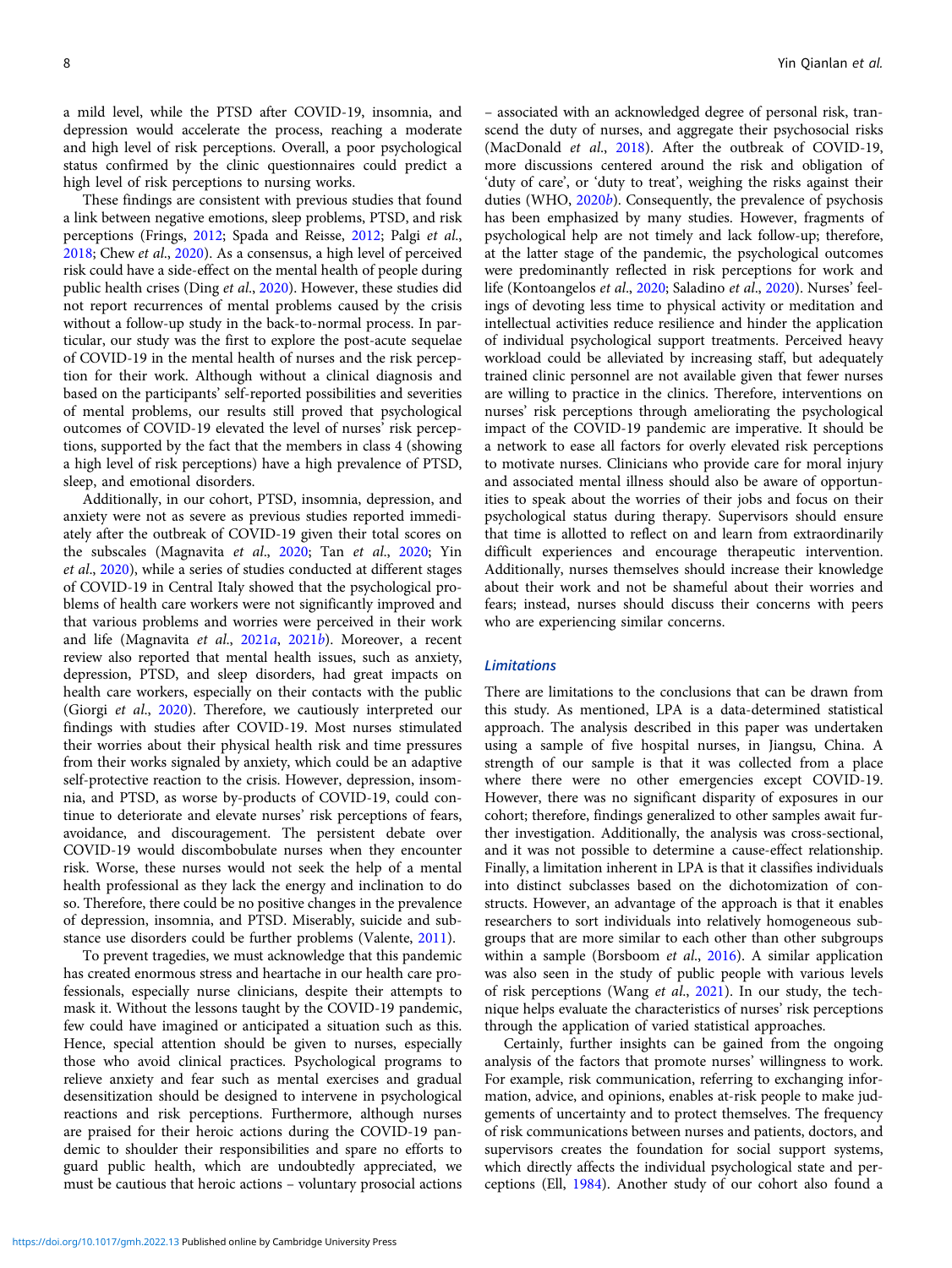<span id="page-8-0"></span>buffer effect of perceived social support on anxiety 1 year after the COVID-19 (Hou et al., 2021). However, it is unknown about how nurses' risk perceptions coevolve with social connections. The role of risk communication in various classes of risk perceptions and psychological outcomes after the COVID-19 pandemic warrants further study. Hence, it is necessary to examine the roles of the individual, psychosocial, and other structural variables in various classes of risk perceptions and psychological outcomes. Notably, longitudinal studies with proper intervention may contribute to confirming previous findings and inspiring future research.

#### Conclusion

There are extraordinary times during the COVID-19 pandemic. Now, there is an urgent need to ensure that the tasks ahead do not cause long-lasting damage to health care staff. The results of this study, consistent with theoretical conceptions, highlight the important impacts of psychological outcomes after the outbreak of COVID-19 on risk perceptions among nurses. As an appropriate job-related risk perception is closely related to nurses working motivation, it is imperative to intervene in nurses' psychological outcomes, such as PTSD, insomnia, depression, and other server outcomes, while simultaneously focusing on workrelated worries.

#### Data

The data that support the findings of this study are available upon reasonable request.

Acknowledgements. We thank all the participated nurses and the dedicated leaders for their assistance in implementing this study.

Author contributions. YQ, HT, and LW participated in manuscript writing and literature review; GJ performed the literature review and participated in data analysis; NC performed the literature review, data collection; ZW collected the data and reviewed the manuscript; LB and LH contributed to data analysis, interpretation of the results, and critically revised the manuscript; DW, DG, and JY led the whole study.

Financial support. This research received no specific grant from any funding agency, commercial or not-for-profit sectors.

#### References

- Aakko E (2004) Risk communication, risk perception, and public health. WMJ Official Publication of the State Medical Society of Wisconsin 103, 25–27.
- Asparouhov T and Muthén B (2014) Auxiliary variables in mixture modeling: three-step approaches using M plus. Structural Equation Modeling: a Multidisciplinary Journal 21, 329–341.
- Bastien CH, Vallières A and Morin CM (2001) Validation of the Insomnia Severity Index as an outcome measure for insomnia research. Sleep Medicine 2, 297–307.
- Bauer DJ and Curran PJ (2003) Distributional assumptions of growth mixture models: implications for overextraction of latent trajectory classes. Psychological Methods 8, 338–363.
- Borsboom D, Rhemtulla M, Cramer AOJ, Van der Maas HLJ, Scheffer M and Dolan CV (2016) Kinds versus continua: a review of psychometric approaches to uncover the structure of psychiatric constructs. Psychological Medicine 46, 1567–1579.
- Chaffee M (2009) Willingness of health care personnel to work in a disaster: an integrative review of the literature. Disaster Medicine Public Health Preparedness 3, 42–56.
- Chaiklin H (1987) Unraveling the mystery of health: how people manage stress and stay well. Journal of Nervous Mental Disease 177, 439–440.
- Chew NW, Lee GK, Tan BY, Jing M, Goh Y, Ngiam NJ, Yeo LL, Ahmad A, Khan FA and Shanmugam GN (2020) A multinational, multicentre study on the psychological outcomes and associated physical symptoms amongst healthcare workers during COVID-19 outbreak. Brain, Behavior, Immunity 88, 559–565.
- Chiang HH, Chen MB and Sue IL (2007) Self-state of nurses in caring for SARS survivors. Nursing Ethics 14, 18.
- Christianson S and Marren J (2012) The impact of event scale-revised (IES-R). Medsurg Nursing 21, 321–322.
- Cornelia B, Wieler LH and Katrine H (2020) Monitoring behavioural insights related to COVID-19. Lancet 395, 1255–1256.
- Ding Y, Xu J, Huang S, Li P, LuC and Xie S (2020) Risk perception and depression in public health crises: evidence from the COVID-19 crisis in China. International Journal of Environmental Research and Public Health 17, 5728.
- Ell K (1984) Social networks, social support, and health status: a review. Social Service Review 58, 133–149.
- Frings D (2012) The effects of sleep debt on risk perception, risk attraction and betting behavior during a blackjack style gambling task. Journal of Gambling Studies 28, 393–403.
- Giorgi G, Lecca LI, Alessio F, Finstad GL, Bondanini G, Lulli LG, Arcangeli G and Mucci N (2020) COVID-19-related mental health effects in the workplace: a narrative review. International Journal of Environmental Research and Public Health 17, 21.
- Grimm K (2017) Multilevel modeling using Mplus. A Multidisciplinary Journal 24, 960–962.
- Hagenaars JA and Mccutcheon AL (2002) Applied Latent Class Analysis. New York, NY: Cambridge University Press.
- He XY, Li CB, Qian J, Cui HS and Wu WY (2010) Reliability and validity of a generalized anxiety disorder scale in general hospital outpatient. Shanghai Archives of Psychiatry 22, 200–203.
- Homko CJ, Santamore WP, Zamora L, Shirk G, Gaughan J, Cross R, Kashem A, Petersen S and Bove AA (2008) Cardiovascular disease knowledge and risk perception among underserved individuals at increased risk of cardiovascular disease. Journal of Cardiovascular Nursing 23, 332–337.
- Hope K, Massey PD, Osbourn M, Durrheim DN and Turner C (2011) Senior clinical nurses effectively contribute to the pandemic public health response. Australian Journal of Advanced Nursing A Quarterly Publication of the Royal Australian Nursing Federation 28, 47–53.
- Hou T, Yin Q, Xu Y, Gao J, Bin L, Li H, Cai W, Liu Y, Dong W, Deng G and Ni C (2021) The mediating role of perceived social support between resilience and anxiety 1 year after the COVID-19 pandemic: disparity between high-risk and low-risk nurses in China. Frontiers in Psychiatry 12, 666789.
- Janz NK and Becker MH (1984) The health belief model: a decade later. Health Education Quarterly 11, 1–47.
- Kendra MA and George VD (2010) Defining risk in home visiting. Public Health Nursing 18, 128–137.
- Khalid M, Khalid H, Bhimani S, Bhimani S, Khan S, Choudry E and Mahmood SU (2021) Risk perception and willingness to work among doctors and medical students of Karachi, Pakistan during the COVID-19 pandemic: a web-based cross-sectional survey. Risk Management Healthcare Policy 14, 3265.
- Koh Y, Hegney DG and Drury V (2011) Comprehensive systematic review of healthcare workers' perceptions of risk and use of coping strategies towards emerging respiratory infectious diseases. International Journal of Evidence-Based Healthcare 9, 403–419.
- Koh Y, Hegney D and Drury V (2012) Nurses' perceptions of risk from emerging respiratory infectious diseases: a Singapore study. International Journal of Nursing Practice 18, 195–204.
- Kontoangelos K, Economou M and Papageorgiou C (2020) Mental health effects of COVID-19 pandemic: a review of clinical and psychological traits. Psychiatry Investigation 17, 491.
- Kroenke K, Spitzer RL and Williams JBW (2001) The PHQ-9: validity of a brief depression severity measure. Journal of General Internal Medicine 16, 606–613.